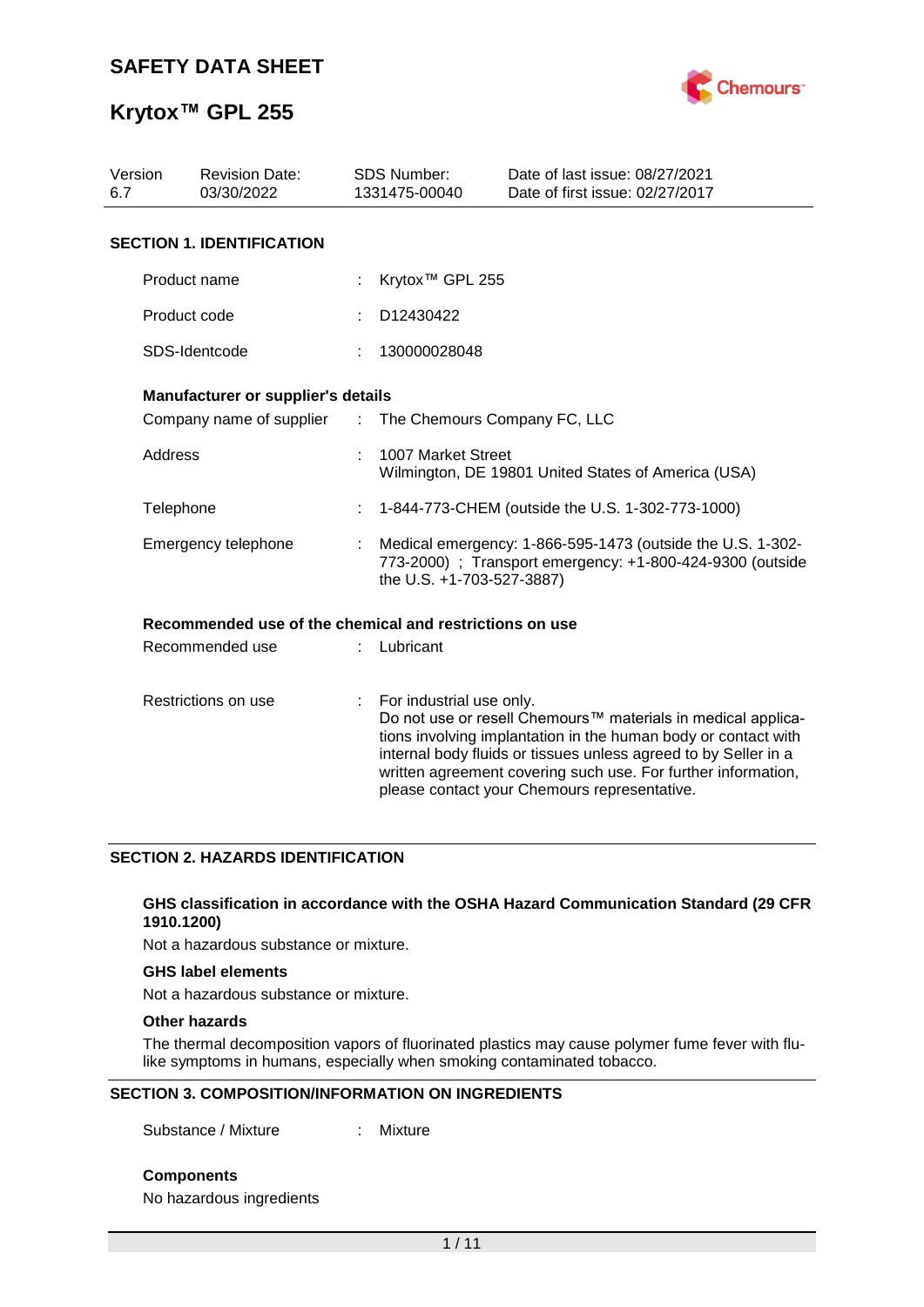

| Version<br>6.7 | <b>Revision Date:</b><br>03/30/2022                    | <b>SDS Number:</b><br>1331475-00040                                                                             | Date of last issue: 08/27/2021<br>Date of first issue: 02/27/2017                                                                                    |
|----------------|--------------------------------------------------------|-----------------------------------------------------------------------------------------------------------------|------------------------------------------------------------------------------------------------------------------------------------------------------|
|                |                                                        |                                                                                                                 |                                                                                                                                                      |
|                | <b>SECTION 4. FIRST AID MEASURES</b>                   |                                                                                                                 |                                                                                                                                                      |
| If inhaled     |                                                        | If inhaled, remove to fresh air.                                                                                | Get medical attention if symptoms occur.                                                                                                             |
|                | In case of skin contact                                |                                                                                                                 | Wash with water and soap as a precaution.<br>Get medical attention if symptoms occur.                                                                |
|                | In case of eye contact                                 |                                                                                                                 | Flush eyes with water as a precaution.<br>Get medical attention if irritation develops and persists.                                                 |
|                | If swallowed                                           |                                                                                                                 | If swallowed, DO NOT induce vomiting.<br>Get medical attention if symptoms occur.<br>Rinse mouth thoroughly with water.                              |
| delayed        | Most important symptoms<br>and effects, both acute and | Irritation<br>Lung edema<br><b>Blurred vision</b><br><b>Discomfort</b><br>Lachrymation<br>Irritation<br>Redness | Inhalation may provoke the following symptoms:<br>Eye contact may provoke the following symptoms<br>Skin contact may provoke the following symptoms: |
|                | Protection of first-aiders                             |                                                                                                                 | No special precautions are necessary for first aid responders.                                                                                       |
|                | Notes to physician                                     |                                                                                                                 | Treat symptomatically and supportively.                                                                                                              |

### **SECTION 5. FIRE-FIGHTING MEASURES**

| Suitable extinguishing media :           |                            | Not applicable<br>Will not burn                                                                                                                                                                                                       |
|------------------------------------------|----------------------------|---------------------------------------------------------------------------------------------------------------------------------------------------------------------------------------------------------------------------------------|
| Unsuitable extinguishing<br>media        | $\mathcal{L}^{\text{max}}$ | Not applicable<br>Will not burn                                                                                                                                                                                                       |
| Specific hazards during fire<br>fighting | t.                         | Exposure to combustion products may be a hazard to health.                                                                                                                                                                            |
| Hazardous combustion prod-<br>ucts       | ÷                          | Hydrogen fluoride<br>carbonyl fluoride<br>potentially toxic fluorinated compounds<br>aerosolized particulates<br>Carbon oxides                                                                                                        |
| Specific extinguishing meth-<br>ods      | ÷.                         | Use extinguishing measures that are appropriate to local cir-<br>cumstances and the surrounding environment.<br>Use water spray to cool unopened containers.<br>Remove undamaged containers from fire area if it is safe to do<br>SO. |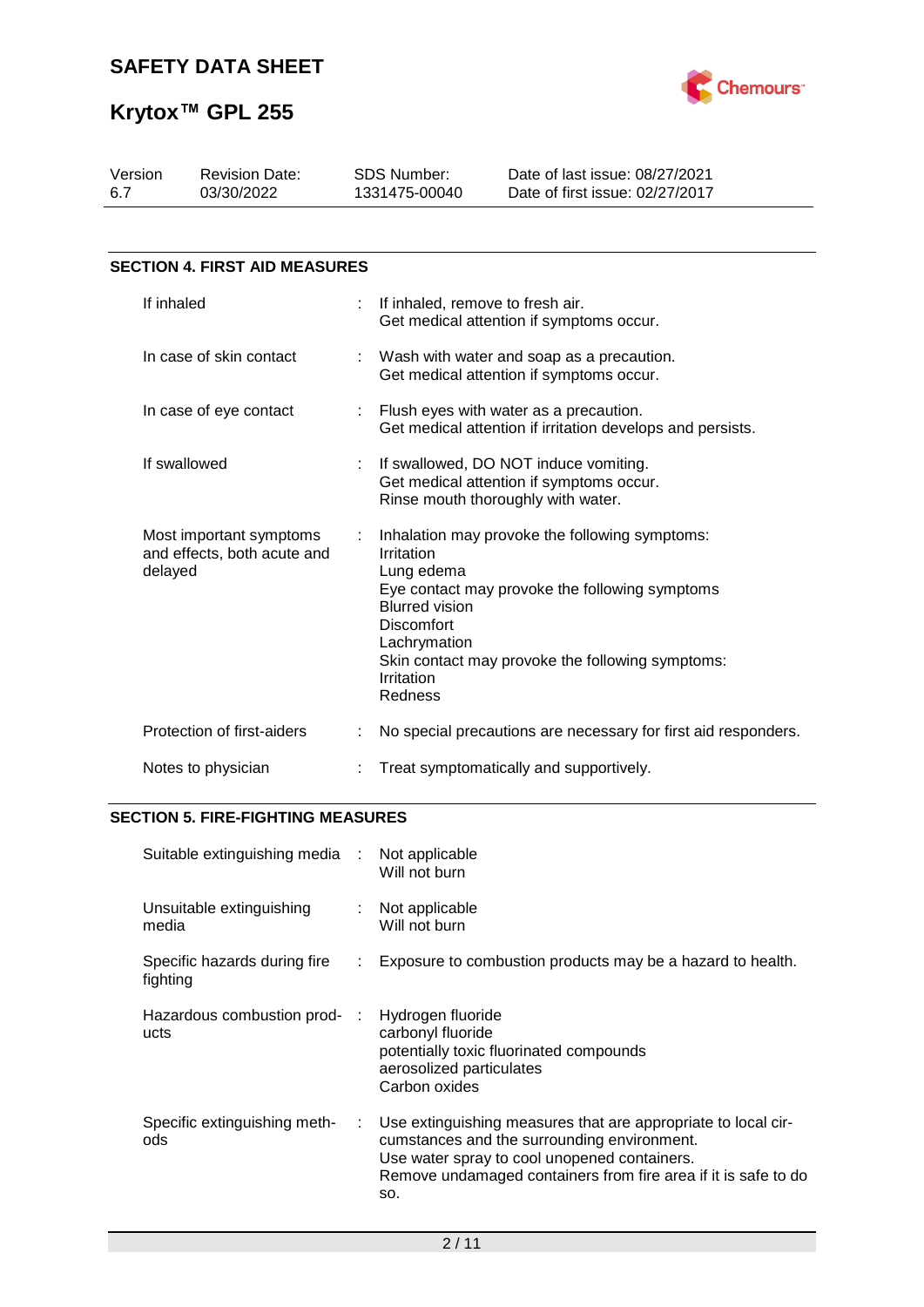

| Version<br>6.7 | <b>Revision Date:</b><br>03/30/2022                                             | <b>SDS Number:</b><br>1331475-00040                                | Date of last issue: 08/27/2021<br>Date of first issue: 02/27/2017                                                                                                                                                                                                                                                                                                                                                                                                                                                                                                                                                        |
|----------------|---------------------------------------------------------------------------------|--------------------------------------------------------------------|--------------------------------------------------------------------------------------------------------------------------------------------------------------------------------------------------------------------------------------------------------------------------------------------------------------------------------------------------------------------------------------------------------------------------------------------------------------------------------------------------------------------------------------------------------------------------------------------------------------------------|
|                | Special protective equipment :<br>for fire-fighters                             | Evacuate area.<br>necessary.<br>Use personal protective equipment. | Wear self-contained breathing apparatus for firefighting if                                                                                                                                                                                                                                                                                                                                                                                                                                                                                                                                                              |
|                | <b>SECTION 6. ACCIDENTAL RELEASE MEASURES</b>                                   |                                                                    |                                                                                                                                                                                                                                                                                                                                                                                                                                                                                                                                                                                                                          |
|                | Personal precautions, protec- :<br>tive equipment and emer-<br>gency procedures |                                                                    | Follow safe handling advice (see section 7) and personal pro-<br>tective equipment recommendations (see section 8).                                                                                                                                                                                                                                                                                                                                                                                                                                                                                                      |
|                | <b>Environmental precautions</b>                                                | Avoid release to the environment.<br>cannot be contained.          | Prevent further leakage or spillage if safe to do so.<br>Retain and dispose of contaminated wash water.<br>Local authorities should be advised if significant spillages                                                                                                                                                                                                                                                                                                                                                                                                                                                  |
|                | Methods and materials for<br>containment and cleaning up                        | bent.<br>which regulations are applicable.                         | Soak up with inert absorbent material.<br>For large spills, provide diking or other appropriate contain-<br>ment to keep material from spreading. If diked material can be<br>pumped, store recovered material in appropriate container.<br>Clean up remaining materials from spill with suitable absor-<br>Local or national regulations may apply to releases and dispo-<br>sal of this material, as well as those materials and items em-<br>ployed in the cleanup of releases. You will need to determine<br>Sections 13 and 15 of this SDS provide information regarding<br>certain local or national requirements. |

### **SECTION 7. HANDLING AND STORAGE**

| Technical measures                            |                             | : See Engineering measures under EXPOSURE<br>CONTROLS/PERSONAL PROTECTION section.                                                                                                                                         |
|-----------------------------------------------|-----------------------------|----------------------------------------------------------------------------------------------------------------------------------------------------------------------------------------------------------------------------|
| Local/Total ventilation                       |                             | : Use only with adequate ventilation.                                                                                                                                                                                      |
| Advice on safe handling                       |                             | Do not breathe decomposition products.                                                                                                                                                                                     |
|                                               |                             | Handle in accordance with good industrial hygiene and safety<br>practice, based on the results of the workplace exposure as-<br>sessment<br>Take care to prevent spills, waste and minimize release to the<br>environment. |
| Conditions for safe storage                   | $\mathcal{L}^{\mathcal{L}}$ | Keep in properly labeled containers.<br>Store in accordance with the particular national regulations.                                                                                                                      |
| Materials to avoid                            |                             | No special restrictions on storage with other products.                                                                                                                                                                    |
| Further information on stor-<br>age stability | ÷.                          | No decomposition if stored and applied as directed.                                                                                                                                                                        |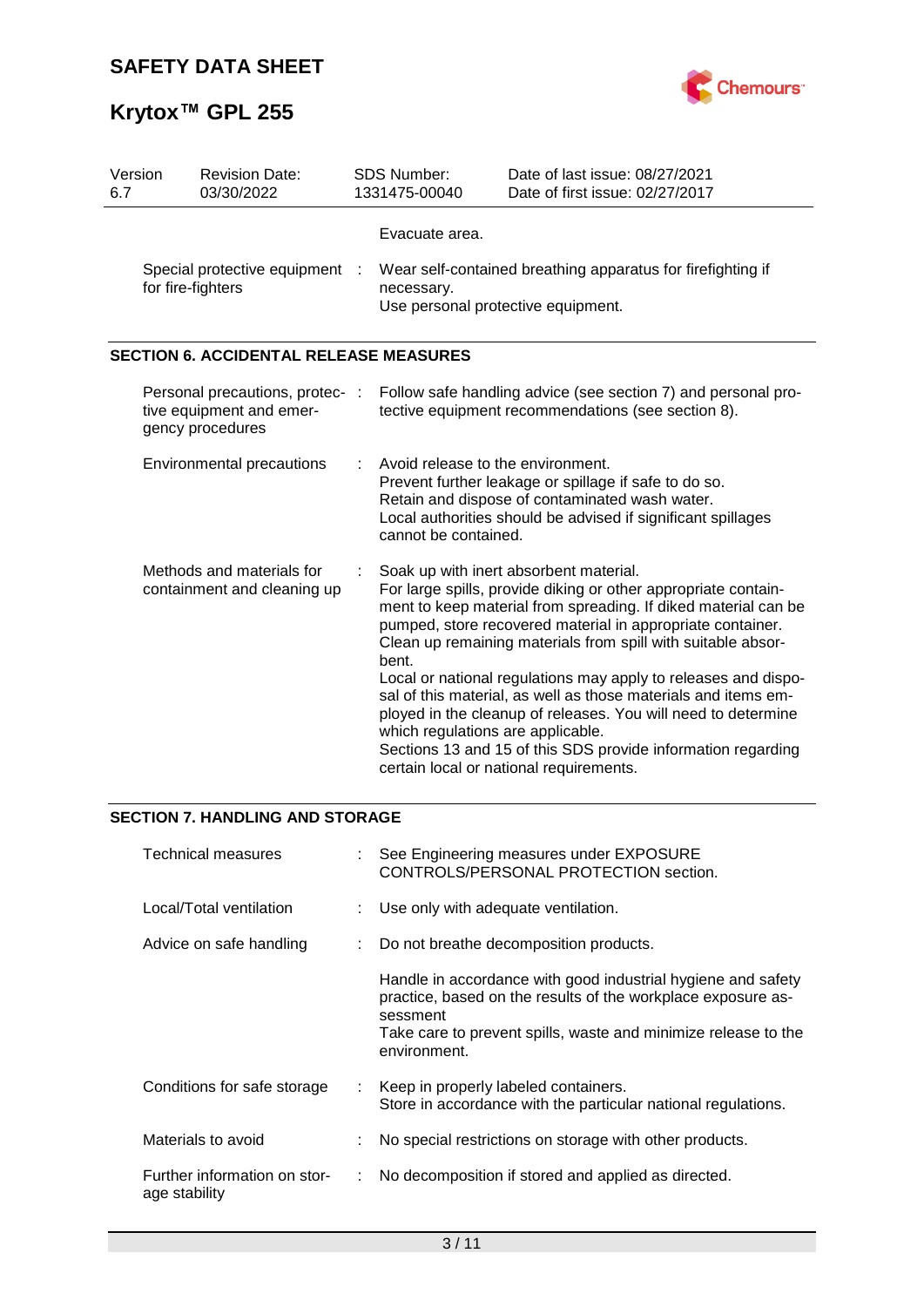

| Version | <b>Revision Date:</b> | <b>SDS Number:</b> | Date of last issue: 08/27/2021  |
|---------|-----------------------|--------------------|---------------------------------|
| 6.7     | 03/30/2022            | 1331475-00040      | Date of first issue: 02/27/2017 |

#### **SECTION 8. EXPOSURE CONTROLS/PERSONAL PROTECTION**

#### **Ingredients with workplace control parameters**

Contains no substances with occupational exposure limit values.

#### **Occupational exposure limits of decomposition products**

| Components          | CAS-No.   | Value type<br>(Form of<br>exposure) | Control parame-<br>ters / Permissible<br>concentration | <b>Basis</b>     |
|---------------------|-----------|-------------------------------------|--------------------------------------------------------|------------------|
| Hydrofluoric acid   | 7664-39-3 | <b>TWA</b>                          | $0.5$ ppm<br>(Fluorine)                                | <b>ACGIH</b>     |
|                     |           | $\overline{\text{c}}$               | 2 ppm<br>(Fluorine)                                    | <b>ACGIH</b>     |
|                     |           | $\overline{C}$                      | 6 ppm<br>$5 \text{ mg/m}^3$                            | <b>NIOSH REL</b> |
|                     |           | <b>TWA</b>                          | 3 ppm<br>$2.5$ mg/m <sup>3</sup>                       | <b>NIOSH REL</b> |
|                     |           | <b>TWA</b>                          | 3 ppm                                                  | OSHA Z-2         |
| Carbonyl difluoride | 353-50-4  | <b>TWA</b>                          | 2 ppm                                                  | <b>ACGIH</b>     |
|                     |           | <b>STEL</b>                         | 5 ppm                                                  | <b>ACGIH</b>     |
|                     |           | <b>TWA</b>                          | 2 ppm<br>$5 \text{ mg/m}^3$                            | <b>NIOSH REL</b> |
|                     |           | <b>ST</b>                           | 5 ppm<br>15 mg/m $3$                                   | <b>NIOSH REL</b> |
| Carbon dioxide      | 124-38-9  | <b>TWA</b>                          | 5,000 ppm                                              | <b>ACGIH</b>     |
|                     |           | <b>STEL</b>                         | 30,000 ppm                                             | <b>ACGIH</b>     |
|                     |           | <b>TWA</b>                          | 5,000 ppm<br>9,000 mg/m <sup>3</sup>                   | <b>NIOSH REL</b> |
|                     |           | <b>ST</b>                           | 30,000 ppm<br>54,000 mg/m <sup>3</sup>                 | <b>NIOSH REL</b> |
|                     |           | <b>TWA</b>                          | 5,000 ppm<br>$9,000$ mg/m <sup>3</sup>                 | OSHA Z-1         |
| Carbon monoxide     | 630-08-0  | <b>TWA</b>                          | 25 ppm                                                 | <b>ACGIH</b>     |
|                     |           | <b>TWA</b>                          | 35 ppm<br>40 mg/m <sup>3</sup>                         | <b>NIOSH REL</b> |
|                     |           | $\overline{\text{c}}$               | 200 ppm<br>229 mg/m <sup>3</sup>                       | <b>NIOSH REL</b> |
|                     |           | <b>TWA</b>                          | 50 ppm<br>55 mg/m <sup>3</sup>                         | OSHA Z-1         |

**Engineering measures** : Processing may form hazardous compounds (see section 10). Ensure adequate ventilation, especially in confined areas.

Minimize workplace exposure concentrations.

#### **Personal protective equipment**

Respiratory protection : General and local exhaust ventilation is recommended to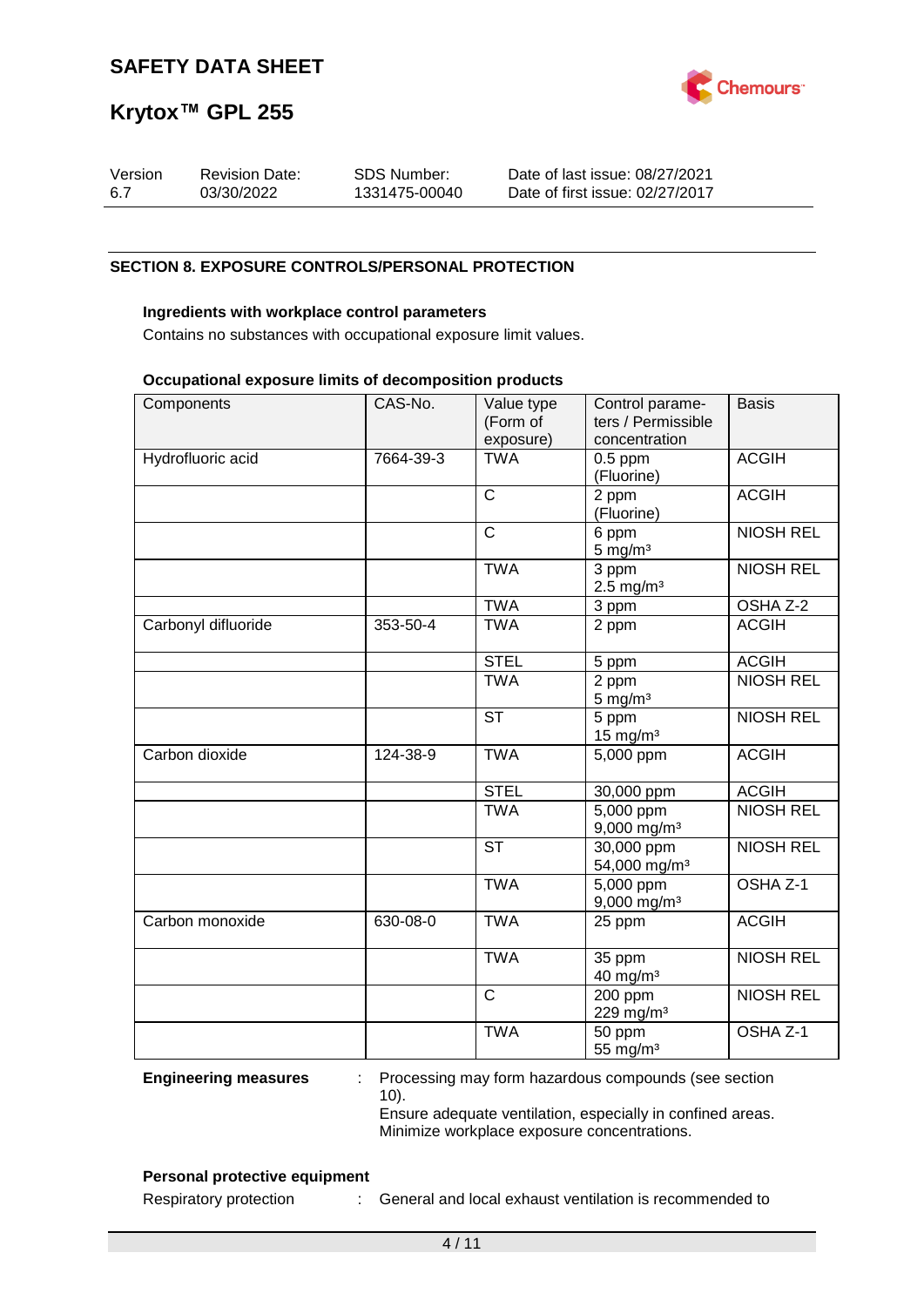

| Version<br>6.7 | <b>Revision Date:</b><br>03/30/2022 | <b>SDS Number:</b><br>1331475-00040 | Date of last issue: 08/27/2021<br>Date of first issue: 02/27/2017                                                                                                                                                                                                                                                                                                                                                                                                                                                                                                                                                              |
|----------------|-------------------------------------|-------------------------------------|--------------------------------------------------------------------------------------------------------------------------------------------------------------------------------------------------------------------------------------------------------------------------------------------------------------------------------------------------------------------------------------------------------------------------------------------------------------------------------------------------------------------------------------------------------------------------------------------------------------------------------|
|                |                                     | protection.                         | maintain vapor exposures below recommended limits. Where<br>concentrations are above recommended limits or are<br>unknown, appropriate respiratory protection should be worn.<br>Follow OSHA respirator regulations (29 CFR 1910.134) and<br>use NIOSH/MSHA approved respirators. Protection provided<br>by air purifying respirators against exposure to any hazar-<br>dous chemical is limited. Use a positive pressure air supplied<br>respirator if there is any potential for uncontrolled release,<br>exposure levels are unknown, or any other circumstance<br>where air purifying respirators may not provide adequate |
|                | Hand protection                     |                                     |                                                                                                                                                                                                                                                                                                                                                                                                                                                                                                                                                                                                                                |
|                | Remarks                             |                                     | Wash hands before breaks and at the end of workday.                                                                                                                                                                                                                                                                                                                                                                                                                                                                                                                                                                            |
|                | Eye protection                      | Safety glasses                      | Wear the following personal protective equipment:                                                                                                                                                                                                                                                                                                                                                                                                                                                                                                                                                                              |
|                | Skin and body protection            |                                     | Skin should be washed after contact.                                                                                                                                                                                                                                                                                                                                                                                                                                                                                                                                                                                           |
|                | Hygiene measures                    | king place.                         | If exposure to chemical is likely during typical use, provide<br>eye flushing systems and safety showers close to the wor-<br>When using do not eat, drink or smoke.<br>Wash contaminated clothing before re-use.                                                                                                                                                                                                                                                                                                                                                                                                              |

### **SECTION 9. PHYSICAL AND CHEMICAL PROPERTIES**

| Appearance                                                     | ÷   | Grease            |
|----------------------------------------------------------------|-----|-------------------|
| Color                                                          | t.  | white             |
| Odor                                                           | × 1 | odorless          |
| <b>Odor Threshold</b>                                          | t.  | No data available |
| рH                                                             |     | : 7               |
| Melting point/freezing point                                   | ÷.  | 608 °F / 320 °C   |
| Initial boiling point and boiling : No data available<br>range |     |                   |
| Flash point                                                    | ÷   | Not applicable    |
| Evaporation rate                                               | ÷   | Not applicable    |
| Flammability (solid, gas)                                      | t.  | Will not burn     |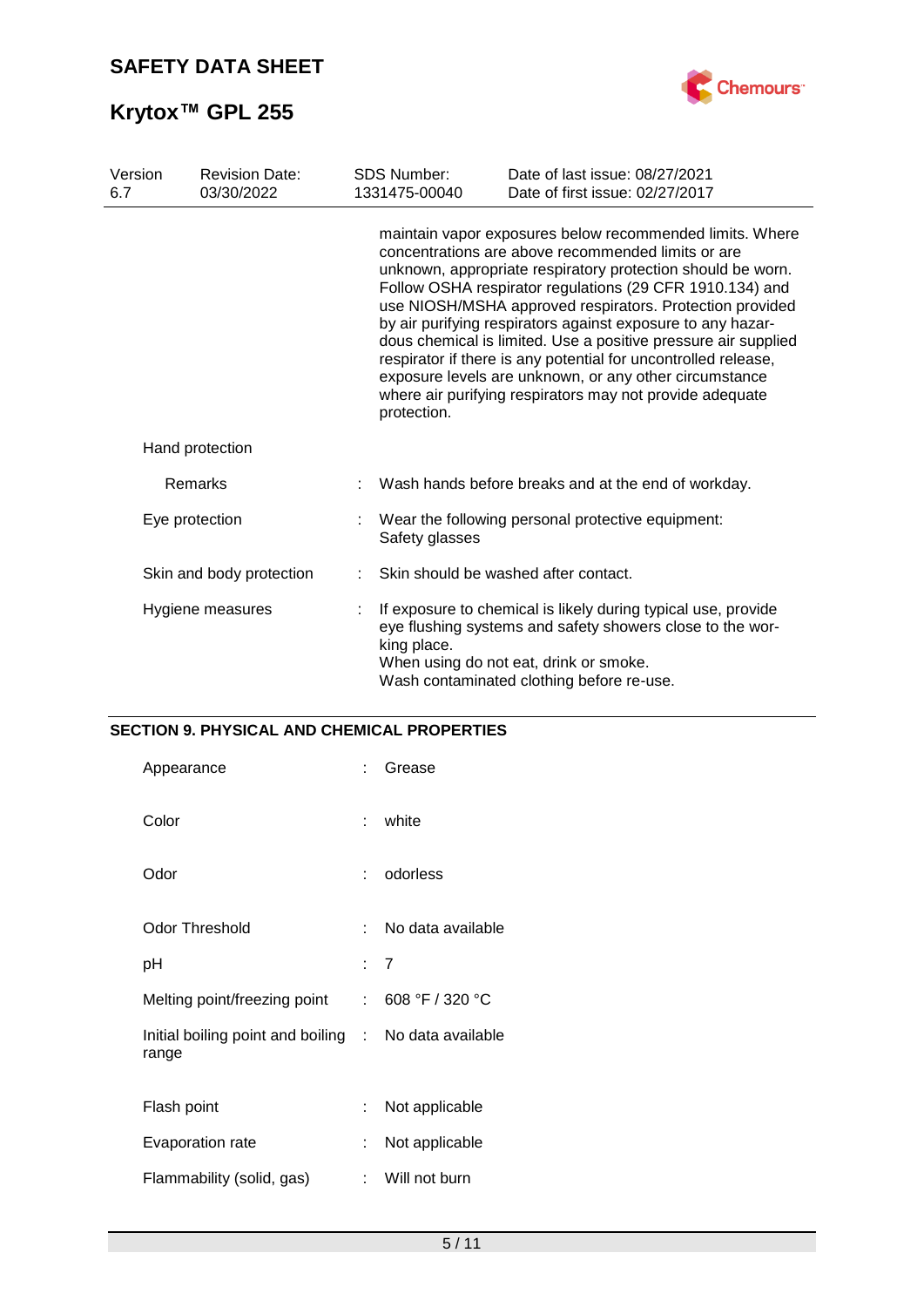## **SAFETY DATA SHEET**



# **Krytox™ GPL 255**

| Version<br>6.7 | <b>Revision Date:</b><br>03/30/2022                   |            | SDS Number:<br>1331475-00040 | Date of last issue: 08/27/2021<br>Date of first issue: 02/27/2017 |  |
|----------------|-------------------------------------------------------|------------|------------------------------|-------------------------------------------------------------------|--|
|                | Upper explosion limit / Upper :<br>flammability limit |            | No data available            |                                                                   |  |
|                | Lower explosion limit / Lower<br>flammability limit   | $\sim 100$ | No data available            |                                                                   |  |
|                | Vapor pressure                                        |            | Not applicable               |                                                                   |  |
|                | Relative vapor density                                |            | Not applicable               |                                                                   |  |
|                | Relative density                                      |            | 1.89                         |                                                                   |  |
|                | Solubility(ies)<br>Water solubility                   |            | insoluble                    |                                                                   |  |
|                | Partition coefficient: n-<br>octanol/water            |            | Not applicable               |                                                                   |  |
|                | Autoignition temperature                              | ÷          | No data available            |                                                                   |  |
|                | Decomposition temperature                             |            | 572 °F / 300 °C              |                                                                   |  |
|                | Viscosity<br>Viscosity, kinematic                     |            | Not applicable               |                                                                   |  |
|                | <b>Explosive properties</b>                           | ÷.         | Not explosive                |                                                                   |  |
|                | Oxidizing properties                                  |            |                              | The substance or mixture is not classified as oxidizing.          |  |
|                | Particle size                                         |            | No data available            |                                                                   |  |
|                |                                                       |            |                              |                                                                   |  |

#### **SECTION 10. STABILITY AND REACTIVITY**

| Reactivity                              |    | : Not classified as a reactivity hazard.                                                                      |
|-----------------------------------------|----|---------------------------------------------------------------------------------------------------------------|
| Chemical stability                      | t. | Stable under normal conditions.                                                                               |
| tions                                   |    | Possibility of hazardous reac- : Hazardous decomposition products will be formed at elevated<br>temperatures. |
| Conditions to avoid                     |    | : None known.                                                                                                 |
| Incompatible materials                  | ÷. | None.                                                                                                         |
| <b>Hazardous decomposition products</b> |    |                                                                                                               |
| Thermal decomposition                   |    | : Hydrofluoric acid<br>Carbonyl difluoride                                                                    |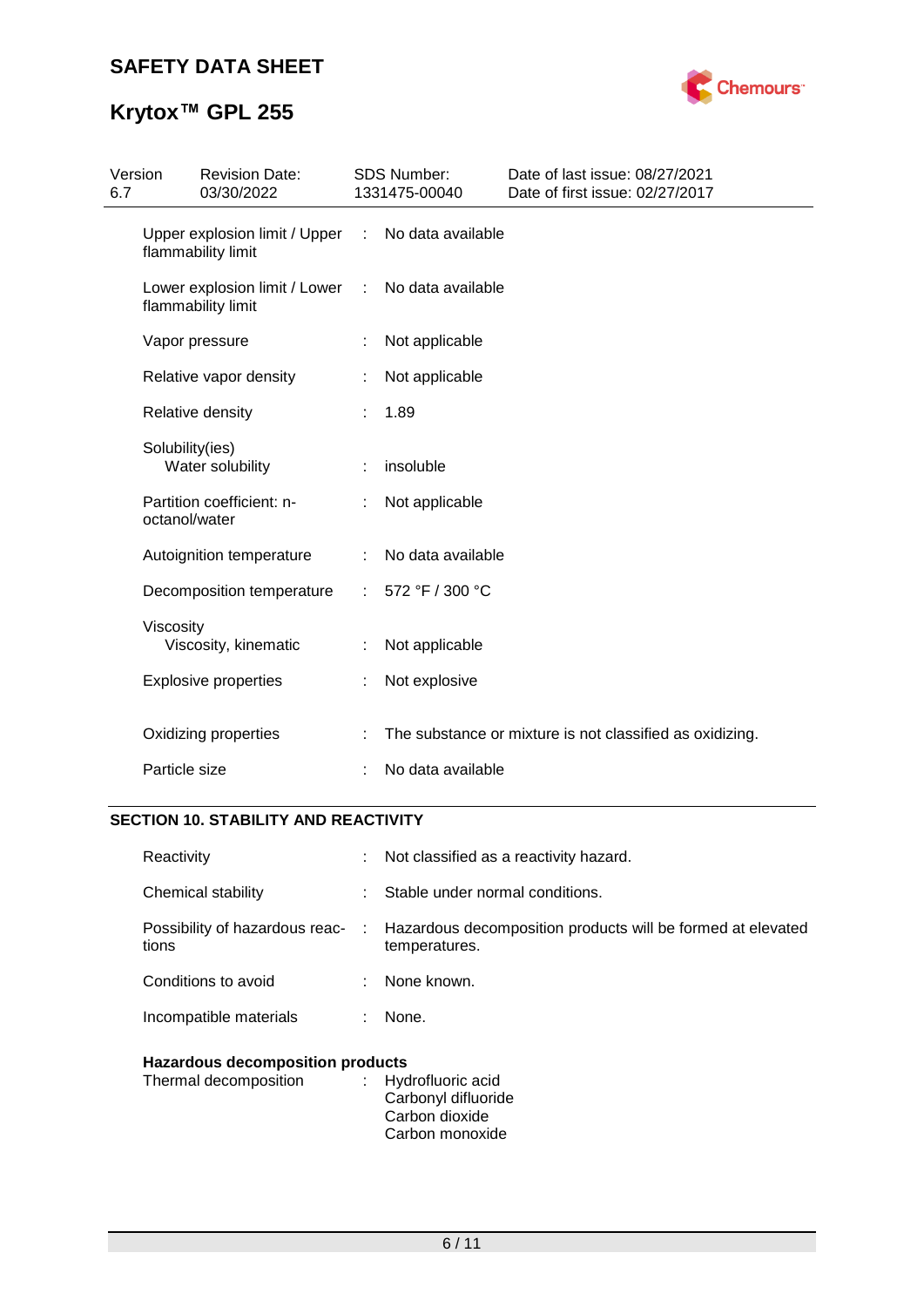### **SAFETY DATA SHEET**



## **Krytox™ GPL 255**

| Version | <b>Revision Date:</b> | SDS Number:   | Date of last issue: 08/27/2021  |
|---------|-----------------------|---------------|---------------------------------|
| 6.7     | 03/30/2022            | 1331475-00040 | Date of first issue: 02/27/2017 |

#### **SECTION 11. TOXICOLOGICAL INFORMATION**

#### **Information on likely routes of exposure**

Skin contact Ingestion Eye contact

#### **Acute toxicity**

Not classified based on available information.

#### **Skin corrosion/irritation**

Not classified based on available information.

#### **Serious eye damage/eye irritation**

Not classified based on available information.

#### **Respiratory or skin sensitization**

#### **Skin sensitization**

Not classified based on available information.

#### **Respiratory sensitization**

Not classified based on available information.

# **Germ cell mutagenicity**

Not classified based on available information.

#### **Carcinogenicity**

Not classified based on available information.<br> **IARC** No ingredient of this product to

- No ingredient of this product present at levels greater than or equal to 0.1% is identified as probable, possible or confirmed human carcinogen by IARC.
- **OSHA** No component of this product present at levels greater than or equal to 0.1% is on OSHA's list of regulated carcinogens.
- **NTP** No ingredient of this product present at levels greater than or equal to 0.1% is identified as a known or anticipated carcinogen by NTP.

#### **Reproductive toxicity**

Not classified based on available information.

#### **STOT-single exposure**

Not classified based on available information.

#### **STOT-repeated exposure**

Not classified based on available information.

#### **Aspiration toxicity**

Not classified based on available information.

#### **SECTION 12. ECOLOGICAL INFORMATION**

**Ecotoxicity** No data available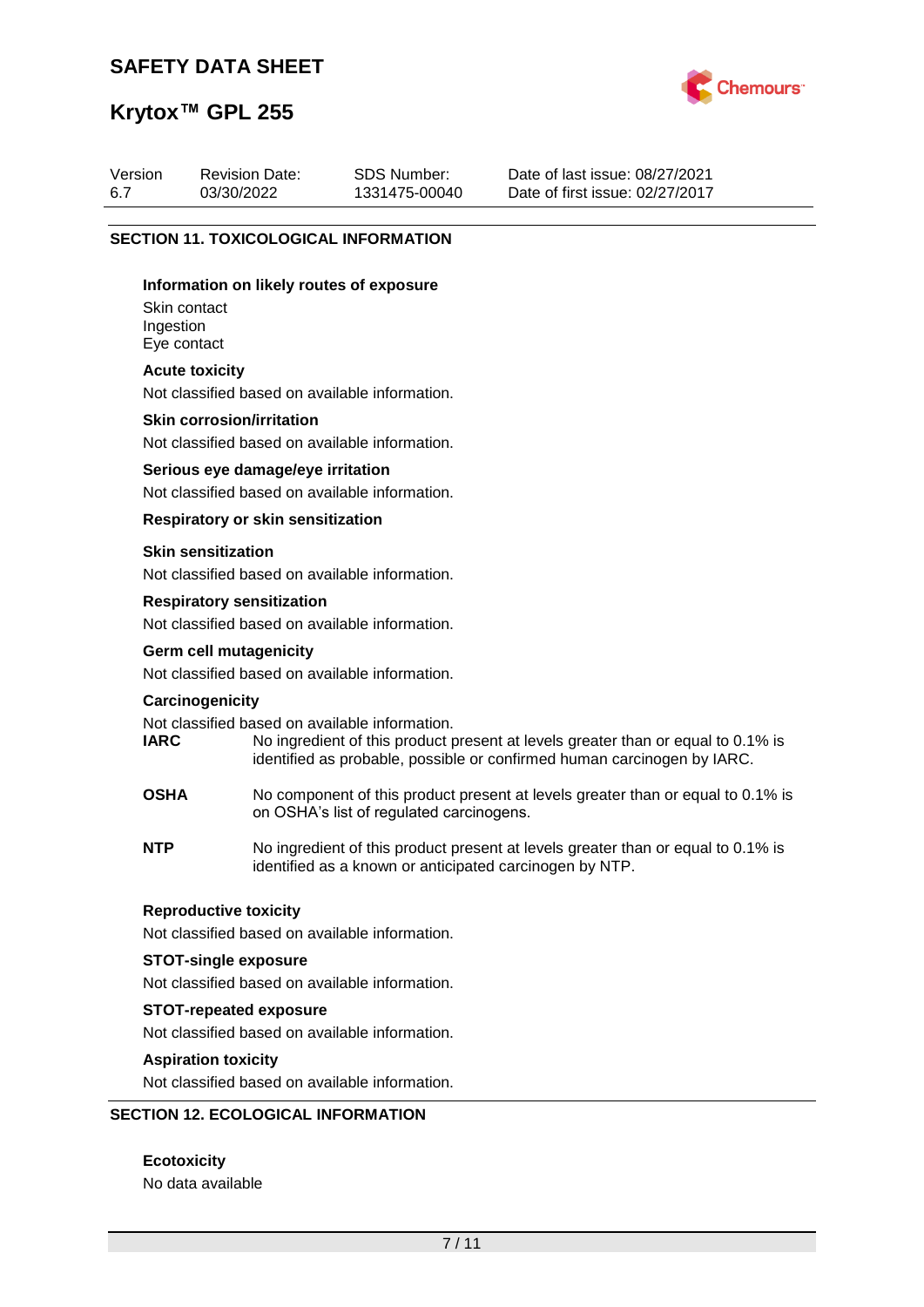

| Version<br>6.7 | <b>Revision Date:</b><br>03/30/2022                                                                                                                                                      |  | <b>SDS Number:</b><br>1331475-00040 | Date of last issue: 08/27/2021<br>Date of first issue: 02/27/2017        |  |  |  |
|----------------|------------------------------------------------------------------------------------------------------------------------------------------------------------------------------------------|--|-------------------------------------|--------------------------------------------------------------------------|--|--|--|
|                | <b>Persistence and degradability</b>                                                                                                                                                     |  |                                     |                                                                          |  |  |  |
|                | No data available                                                                                                                                                                        |  |                                     |                                                                          |  |  |  |
|                | <b>Bioaccumulative potential</b><br>No data available                                                                                                                                    |  |                                     |                                                                          |  |  |  |
|                | <b>Mobility in soil</b><br>No data available                                                                                                                                             |  |                                     |                                                                          |  |  |  |
|                | Other adverse effects<br>No data available                                                                                                                                               |  |                                     |                                                                          |  |  |  |
|                | <b>SECTION 13. DISPOSAL CONSIDERATIONS</b>                                                                                                                                               |  |                                     |                                                                          |  |  |  |
|                | <b>Disposal methods</b>                                                                                                                                                                  |  |                                     |                                                                          |  |  |  |
|                | Waste from residues                                                                                                                                                                      |  |                                     | Dispose of in accordance with local regulations.                         |  |  |  |
|                | Contaminated packaging<br>Empty containers should be taken to an approved waste<br>handling site for recycling or disposal.<br>If not otherwise specified: Dispose of as unused product. |  |                                     |                                                                          |  |  |  |
|                | <b>SECTION 14. TRANSPORT INFORMATION</b>                                                                                                                                                 |  |                                     |                                                                          |  |  |  |
|                | <b>International Regulations</b>                                                                                                                                                         |  |                                     |                                                                          |  |  |  |
| <b>UNRTDG</b>  | Not regulated as a dangerous good                                                                                                                                                        |  |                                     |                                                                          |  |  |  |
|                | <b>IATA-DGR</b><br>Not regulated as a dangerous good                                                                                                                                     |  |                                     |                                                                          |  |  |  |
|                | <b>IMDG-Code</b><br>Not regulated as a dangerous good                                                                                                                                    |  |                                     |                                                                          |  |  |  |
|                | Not applicable for product as supplied.                                                                                                                                                  |  |                                     | Transport in bulk according to Annex II of MARPOL 73/78 and the IBC Code |  |  |  |
|                | <b>Domestic regulation</b>                                                                                                                                                               |  |                                     |                                                                          |  |  |  |
| 49 CFR         | Not regulated as a dangerous good                                                                                                                                                        |  |                                     |                                                                          |  |  |  |
|                | Special precautions for user                                                                                                                                                             |  |                                     |                                                                          |  |  |  |

Not applicable

#### **SECTION 15. REGULATORY INFORMATION**

#### **CERCLA Reportable Quantity**

This material does not contain any components with a CERCLA RQ.

#### **SARA 304 Extremely Hazardous Substances Reportable Quantity**

This material does not contain any components with a section 304 EHS RQ.

**SARA 302 Extremely Hazardous Substances Threshold Planning Quantity** This material does not contain any components with a section 302 EHS TPQ.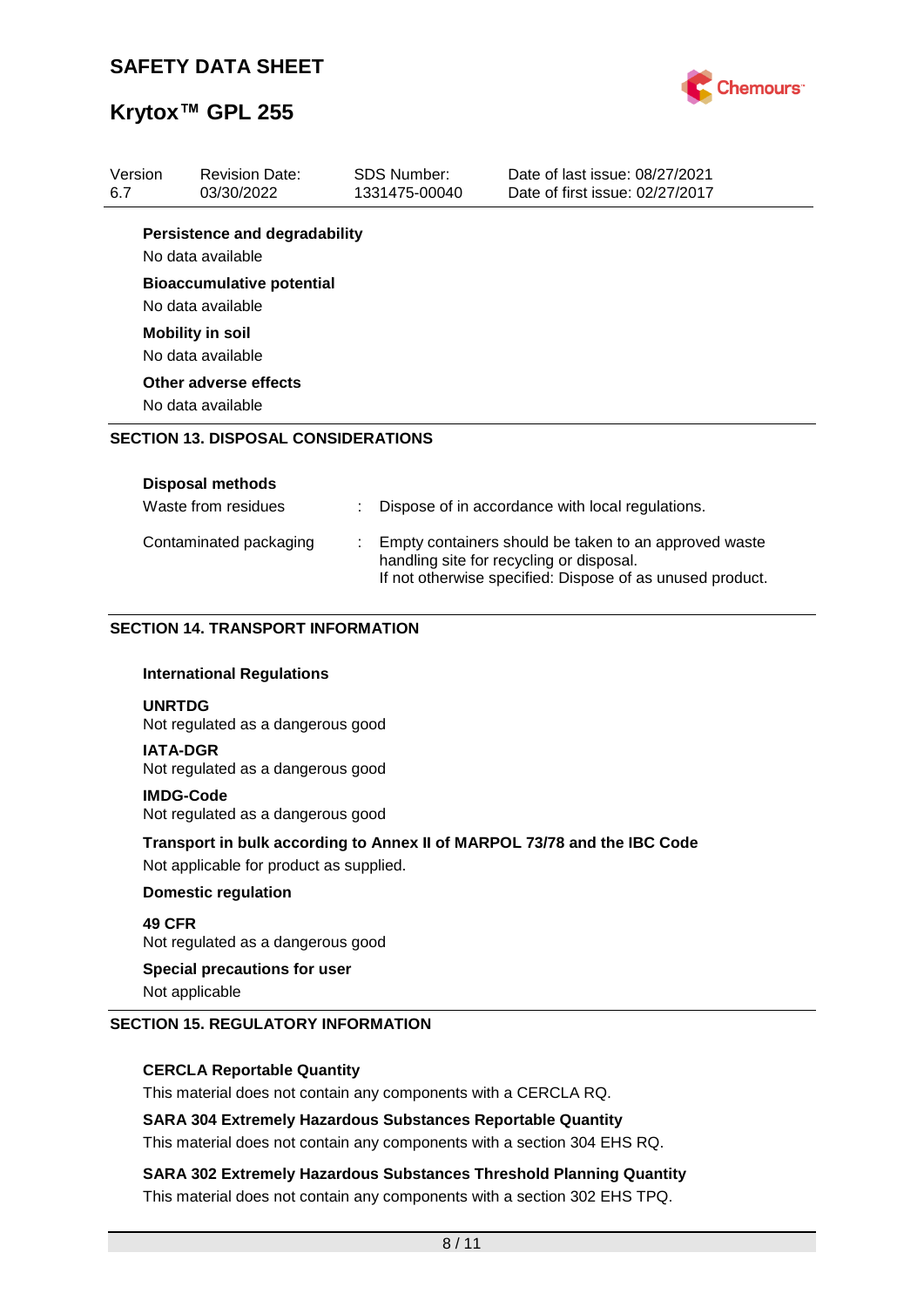

| Version<br>6.7                                                                                                                                                                                                                                                                                                                                                                              |                 | <b>Revision Date:</b><br>03/30/2022 |  | <b>SDS Number:</b><br>1331475-00040 | Date of last issue: 08/27/2021<br>Date of first issue: 02/27/2017                                                                                                                       |              |
|---------------------------------------------------------------------------------------------------------------------------------------------------------------------------------------------------------------------------------------------------------------------------------------------------------------------------------------------------------------------------------------------|-----------------|-------------------------------------|--|-------------------------------------|-----------------------------------------------------------------------------------------------------------------------------------------------------------------------------------------|--------------|
|                                                                                                                                                                                                                                                                                                                                                                                             |                 | SARA 311/312 Hazards                |  | No SARA Hazards                     |                                                                                                                                                                                         |              |
|                                                                                                                                                                                                                                                                                                                                                                                             | <b>SARA 313</b> |                                     |  |                                     | This material does not contain any chemical components with<br>known CAS numbers that exceed the threshold (De Minimis)<br>reporting levels established by SARA Title III, Section 313. |              |
|                                                                                                                                                                                                                                                                                                                                                                                             |                 | <b>US State Regulations</b>         |  |                                     |                                                                                                                                                                                         |              |
|                                                                                                                                                                                                                                                                                                                                                                                             |                 | Pennsylvania Right To Know          |  |                                     |                                                                                                                                                                                         |              |
|                                                                                                                                                                                                                                                                                                                                                                                             |                 | PFPE fluid                          |  |                                     |                                                                                                                                                                                         | Trade secret |
|                                                                                                                                                                                                                                                                                                                                                                                             |                 | Fluoropolymer                       |  |                                     |                                                                                                                                                                                         | Trade secret |
|                                                                                                                                                                                                                                                                                                                                                                                             |                 | <b>California Prop. 65</b>          |  |                                     |                                                                                                                                                                                         |              |
| WARNING: This product can expose you to chemicals including Pentadecafluorooctanoic acid,<br>which is/are known to the State of California to cause birth defects or other reproductive harm.<br>For more information go to www.P65Warnings.ca.gov. Note to User: This product is not made<br>with PFOA nor is PFOA intentionally present in the product; however, it is possible that PFOA |                 |                                     |  |                                     |                                                                                                                                                                                         |              |

may be present as an impurity at background (environmental) levels.

#### **SECTION 16. OTHER INFORMATION**



Krytox™ and any associated logos are trademarks or copyrights of The Chemours Company FC, LLC.

Chemours™ and the Chemours Logo are trademarks of The Chemours Company. Before use read Chemours safety information.

For further information contact the local Chemours office or nominated distributors.

#### **Full text of other abbreviations**

| ACGIH     | : USA. ACGIH Threshold Limit Values (TLV)                   |
|-----------|-------------------------------------------------------------|
| NIOSH REL | : USA. NIOSH Recommended Exposure Limits                    |
| OSHA Z-1  | : USA. Occupational Exposure Limits (OSHA) - Table Z-1 Lim- |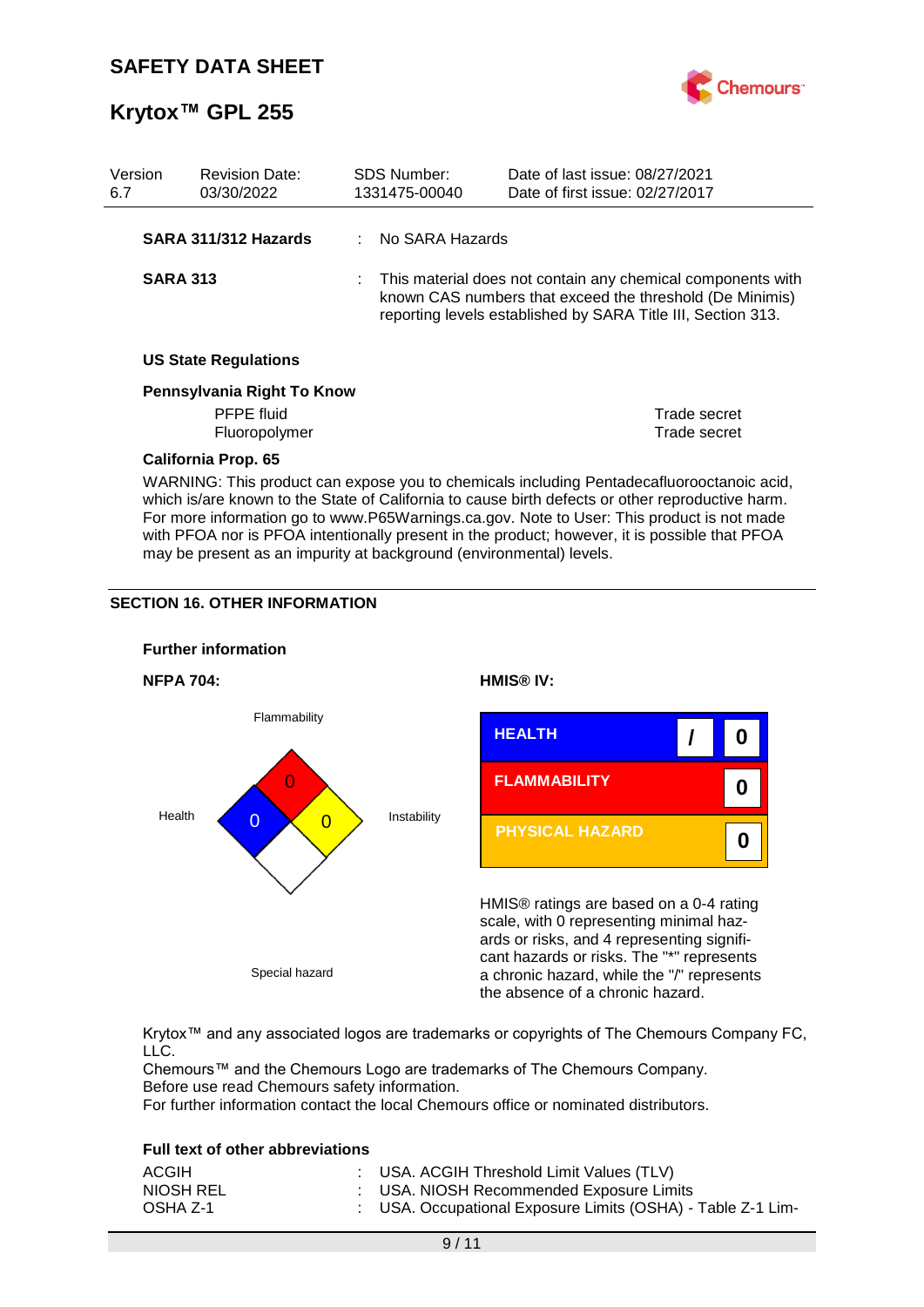

| Version<br>6.7          | <b>Revision Date:</b><br>03/30/2022 | <b>SDS Number:</b><br>1331475-00040                                                          | Date of last issue: 08/27/2021<br>Date of first issue: 02/27/2017 |  |  |  |
|-------------------------|-------------------------------------|----------------------------------------------------------------------------------------------|-------------------------------------------------------------------|--|--|--|
|                         |                                     | its for Air Contaminants                                                                     |                                                                   |  |  |  |
| OSHA Z-2<br>ACGIH / TWA |                                     |                                                                                              | USA. Occupational Exposure Limits (OSHA) - Table Z-2              |  |  |  |
|                         |                                     | 8-hour, time-weighted average                                                                |                                                                   |  |  |  |
| <b>ACGIH / STEL</b>     |                                     | Short-term exposure limit                                                                    |                                                                   |  |  |  |
| ACGIH / C               |                                     | Ceiling limit                                                                                |                                                                   |  |  |  |
| NIOSH REL / TWA         |                                     | Time-weighted average concentration for up to a 10-hour<br>workday during a 40-hour workweek |                                                                   |  |  |  |
| NIOSH REL / ST          |                                     | : STEL - 15-minute TWA exposure that should not be exceeded<br>at any time during a workday  |                                                                   |  |  |  |
|                         | NIOSH REL / C                       |                                                                                              | Ceiling value not be exceeded at any time.                        |  |  |  |
| OSHA Z-1 / TWA          |                                     | 8-hour time weighted average                                                                 |                                                                   |  |  |  |
|                         | OSHA Z-2 / TWA                      | 8-hour time weighted average                                                                 |                                                                   |  |  |  |

AIIC - Australian Inventory of Industrial Chemicals; ASTM - American Society for the Testing of Materials; bw - Body weight; CERCLA - Comprehensive Environmental Response, Compensation, and Liability Act; CMR - Carcinogen, Mutagen or Reproductive Toxicant; DIN - Standard of the German Institute for Standardisation; DOT - Department of Transportation; DSL - Domestic Substances List (Canada); ECx - Concentration associated with x% response; EHS - Extremely Hazardous Substance; ELx - Loading rate associated with x% response; EmS - Emergency Schedule; ENCS - Existing and New Chemical Substances (Japan); ErCx - Concentration associated with x% growth rate response; ERG - Emergency Response Guide; GHS - Globally Harmonized System; GLP - Good Laboratory Practice; HMIS - Hazardous Materials Identification System; IARC - International Agency for Research on Cancer; IATA - International Air Transport Association; IBC - International Code for the Construction and Equipment of Ships carrying Dangerous Chemicals in Bulk; IC50 - Half maximal inhibitory concentration; ICAO - International Civil Aviation Organization; IECSC - Inventory of Existing Chemical Substances in China; IMDG - International Maritime Dangerous Goods; IMO - International Maritime Organization; ISHL - Industrial Safety and Health Law (Japan); ISO - International Organisation for Standardization; KECI - Korea Existing Chemicals Inventory; LC50 - Lethal Concentration to 50 % of a test population; LD50 - Lethal Dose to 50% of a test population (Median Lethal Dose); MARPOL - International Convention for the Prevention of Pollution from Ships; MSHA - Mine Safety and Health Administration; n.o.s. - Not Otherwise Specified; NFPA - National Fire Protection Association; NO(A)EC - No Observed (Adverse) Effect Concentration; NO(A)EL - No Observed (Adverse) Effect Level; NOELR - No Observable Effect Loading Rate; NTP - National Toxicology Program; NZIoC - New Zealand Inventory of Chemicals; OECD - Organization for Economic Co-operation and Development; OPPTS - Office of Chemical Safety and Pollution Prevention; PBT - Persistent, Bioaccumulative and Toxic substance; PICCS - Philippines Inventory of Chemicals and Chemical Substances; (Q)SAR - (Quantitative) Structure Activity Relationship; RCRA - Resource Conservation and Recovery Act; REACH - Regulation (EC) No 1907/2006 of the European Parliament and of the Council concerning the Registration, Evaluation, Authorisation and Restriction of Chemicals; RQ - Reportable Quantity; SADT - Self-Accelerating Decomposition Temperature; SARA - Superfund Amendments and Reauthorization Act; SDS - Safety Data Sheet; TCSI - Taiwan Chemical Substance Inventory; TECI - Thailand Existing Chemicals Inventory; TSCA - Toxic Substances Control Act (United States); UN - United Nations; UNRTDG - United Nations Recommendations on the Transport of Dangerous Goods; vPvB - Very Persistent and Very Bioaccumulative

| Sources of key data used to | Internal technical data, data from raw material SDSs, OECD |
|-----------------------------|------------------------------------------------------------|
| compile the Material Safety | eChem Portal search results and European Chemicals Agen-   |
| Data Sheet                  | cy, http://echa.europa.eu/                                 |

Revision Date : 03/30/2022